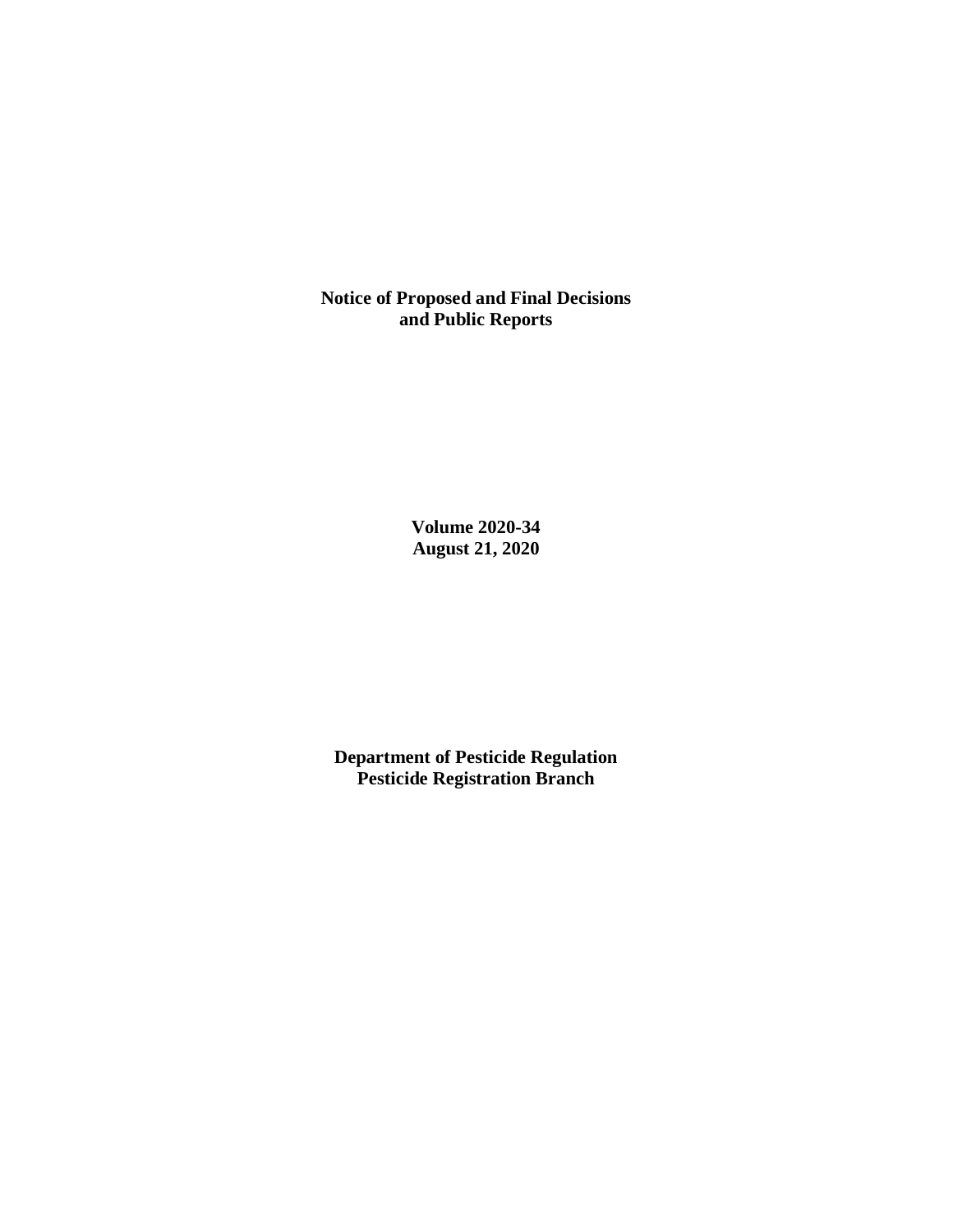## COMMENT PERIOD ENDS SEPTEMBER 20, 2020

# **NOTICE OF FINAL DECISIONS TO REGISTER PESTICIDE PRODUCTS AND WRITTEN EVALUATION**

Pursuant to Title 3, California Code of Regulations section 6255, the Director of the Department of Pesticide Regulation (DPR), files this Notice of Final Decisions to Register Pesticide Products with the Secretary of the Resources Agency for posting. This notice must remain posted for a period of 30 days for public inspection. Between the time DPR posts a proposed registration decision for public comment and DPR makes a final decision regarding the product, nonsignificant changes may be made to the product label (e.g., revising the product name, changing a master label to an end-use marketing label, correcting typographical errors). If the changes are not significant, DPR will not re-notice the product for public review and comment. However, if significant changes are made to the product label that substantially affect DPR's analysis on direct or indirect significant adverse environmental or human health impacts that can reasonably be expected to occur from the proposed decision, DPR will re-notice the product label for public review and comment.

In addition, for any product that is posted proposed to register as a conditional registration, the registrant may address the conditions of registration by providing the appropriate data or modifying the product label (e.g., remove use site, add "not for use in California" to a use site) during the posting period. If the registrant adequately addresses the conditions of registration during the posting period and the resulting change to the product label is not significant such that DPR must re-post the product label for review and public comment, DPR will post the product below, but will no longer have a "conditional" designation by the registration type.

For information about submitting a request for any documents related to this notice, please visit [https://www.cdpr.ca.gov/public\\_r.htm.](https://www.cdpr.ca.gov/public_r.htm)

To view the public report that was issued when the product was proposed for registration, click on the hyperlinked Tracking Number for the product.

*Tracking Number with hyperlink to public report – (EPA Registration Number) Applicant / Brand Name*

[291790](https://www.cdpr.ca.gov/docs/registration/nod/public_reports/291790.pdf) - (60063 - 73) SIPCAM AGRO USA, INC. CYMBOL BALANCE USE: FUNGICIDE - FOR THE CONTROL OF DOWNY MILDEW AND LATE BLIGHT ON CUCURBITS, LETTUCE, AND TOMATOES TYPE: SECTION 3 REGISTRATION - CONDITIONAL ACTIVE INGREDIENT(S): **CYMOXANIL** PROPAMOCARB HYDROCHLORIDE CAS NUMBER(S): 57966-95-7 , 25606-41-1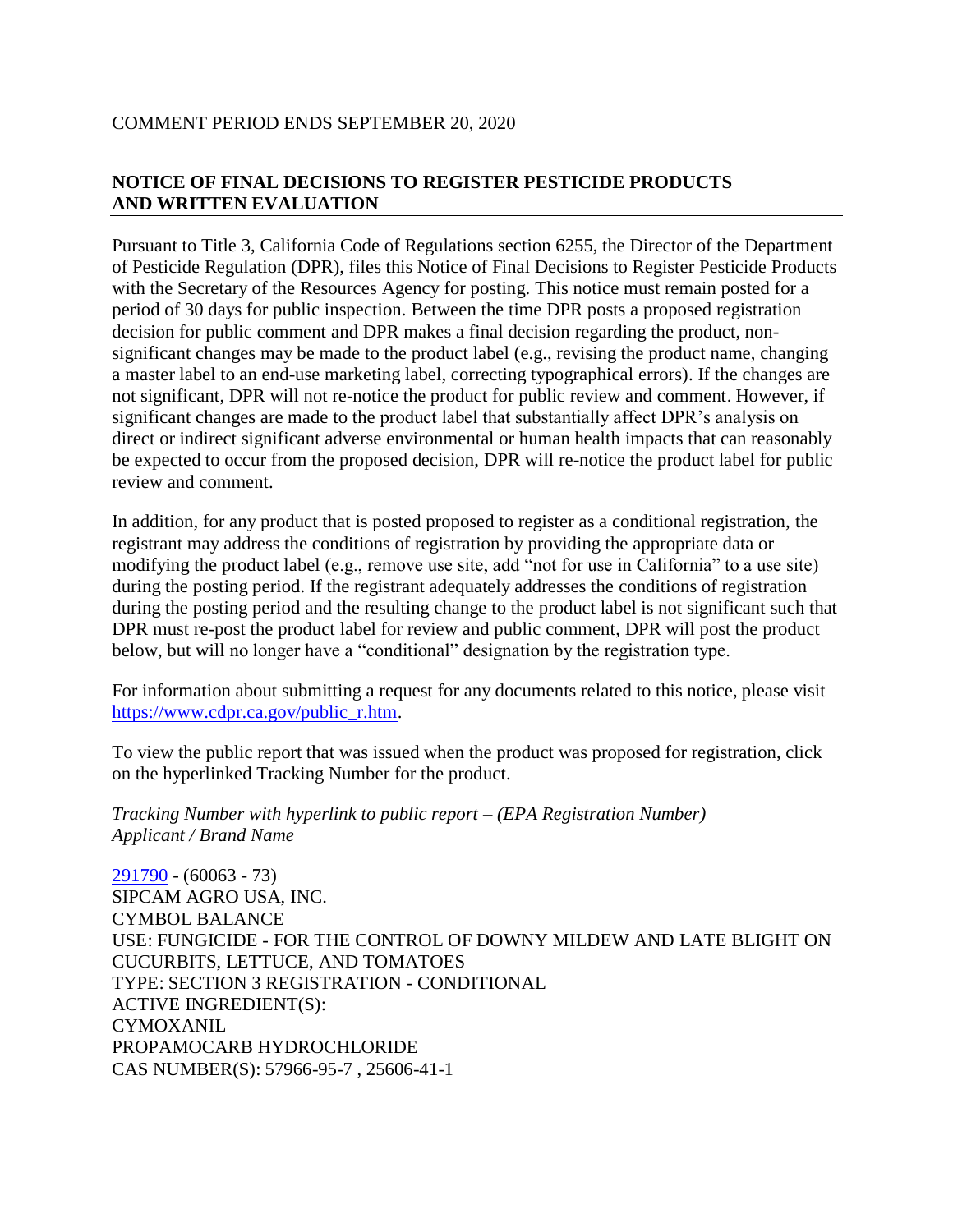#### **Notice of Final Decisions to Register (Continued) Page 2**

[285994](https://www.cdpr.ca.gov/docs/registration/nod/public_reports/285994.pdf) - (83997 - 13) VIANCE, LLC UP-23 USE: FUNGICIDE, INSECTICIDE - FOR USE AS A PRESERVATIVE TO CONTROL FUNGI AND SUBTERRANEAN TERMITES ON TREATED WOOD USED FOR UTILITY POLES, CROSS ARMS, AND TRANSPORTATION BRIDGE TIMBERS TYPE: SECTION 3 REGISTRATION - CONDITIONAL ACTIVE INGREDIENT(S): 4,5-DICHLORO-2-N-OCTYL-3(2H)-ISOTHIAZOLONE CAS NUMBER(S): 64359-81-5

### **Written Evaluation**

Pursuant to Title 3, California Code of Regulations section 6254, this notice includes a written evaluation of significant environmental points raised in comments submitted during the review and comment period required by Title 3, California Code of Regulations section 6253 for any of the products listed above.

### **DPR received no comments on the above listed products.**

Tulio Macedo

 Tulio Macedo, Chief Pesticide Registration Branch 08/21/2020

Dated